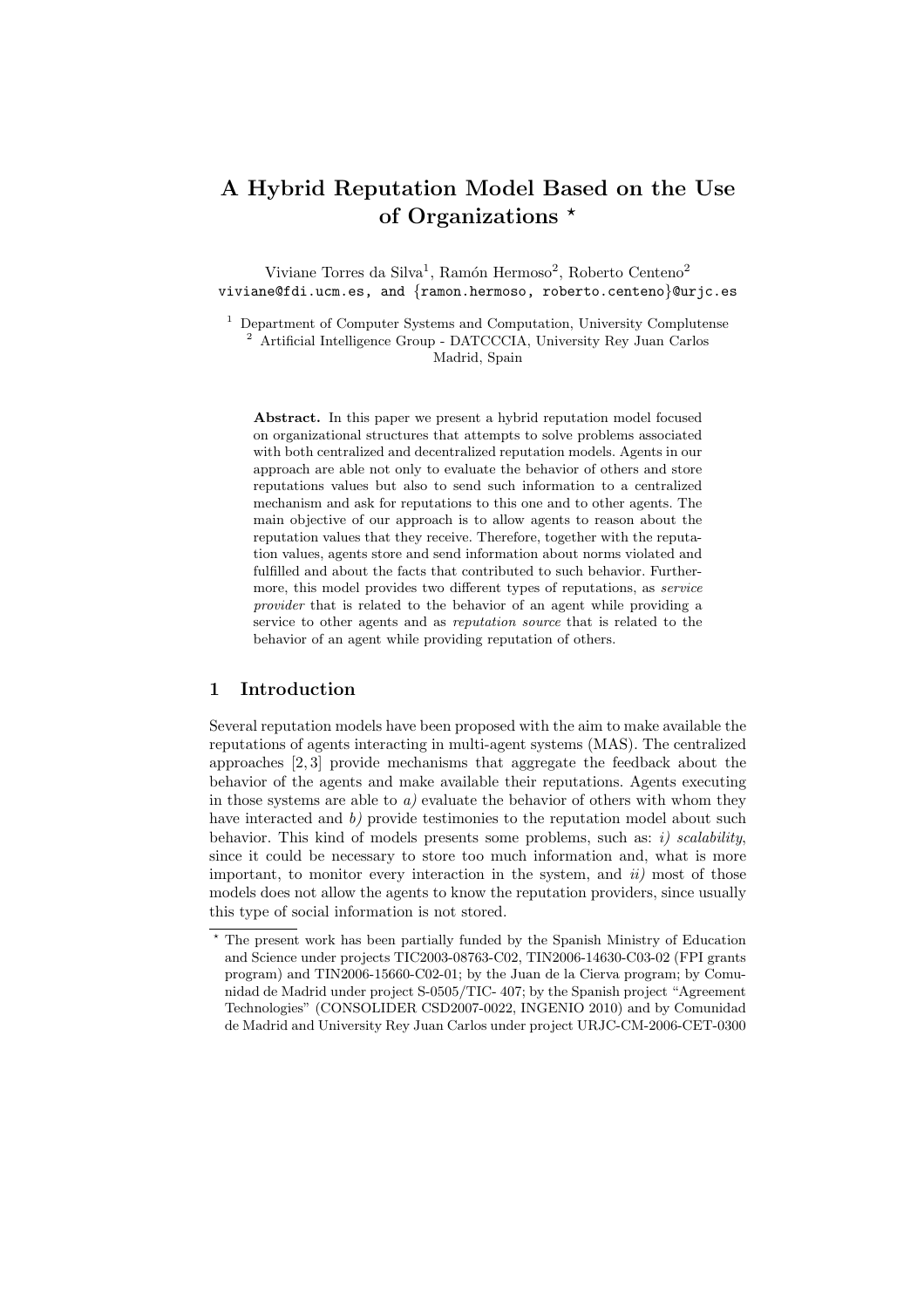On the contrary, the decentralized reputation models such as [7, 9, 15] emerged in order to solve the problems of centralized models. They usually have no central authority and allow agents to assess reputation values by asking other agents about their past experiences, so solving  $i$ . Furthermore, agents can reason about those that behave as *reputation source*, i.e., those that are requested to provide reputation about third parties (solving  $ii$ ). However those mechanisms still present some problems, such as: *iii*) how agents find out "good" reputation sources - what can become a problem as difficult to solve as finding a "good" counterpart to interact with. And  $iv$ ) how to give incentives (and what kind of incentive) to agents in order to share their opinions with others.

As we have pointed out, there exist some pros and cons from using both centralized and decentralized reputation models. Nevertheless, they also present a problem shared by both of them: the interpretation of reputation values is never provided when agents exchange reputation values (decentralized models) or even when they ask for them to the system (centralized models). Only the reputation values themselves are presented and no information about fulfilled and violated norms or about the facts that have contributed to such fulfillments or violations are shared. Since two different agents can evaluate the same situation in different ways, it is really a hard task to interpret the reputation values and distinguish trustworthy and untrustworthy agents without additional information about their behavior.

In this paper we propose a hybrid reputation system that uses a centralized and a decentralized mechanism by taking the benefits provided by them while trying to solve some of their drawbacks. The main characteristics of our approach are: a) agents are able to evaluate the behavior of other agents, store such information, and provide to the organizations (they are not forced to do this) the reputations evaluated and the reasons for such evaluations (violated and fulfilled norms and the facts that have violated or fulfilled the norms);  $b$ ) organizations implement centralized mechanisms and, therefore, are able to store and to provide the reputation values and related information, and also the identification of the agents that have provided the information;  $c$  together with the reputation values, agents store and send information about norms violated and fulfilled and about the facts that contributed to such behavior and in addition  $d$ ) the model allows considering two different dimensions for reputation: agents' reputation as service providers and agents' reputation as reputation sources. While the reputation as service provider represents the degree of satisfaction an agent has obtained after performing an interaction, the reputation as reputation source is related to the degree of satisfaction an agent obtains after requesting reputation about other agents to a third party, it evaluates the behavior of an agent while providing information about the reputation of others. Our hybrid model tries to solve the underlined problems mentioned above by giving more semantic meaning to traditional reputation techniques.

Our approach is supported by the scope of organizations, where agents enact some *roles* in different *interactions* in order to achieve some *goals*. Some benefits can be obtained from using this approach (i.e. in [6]), since organizational struc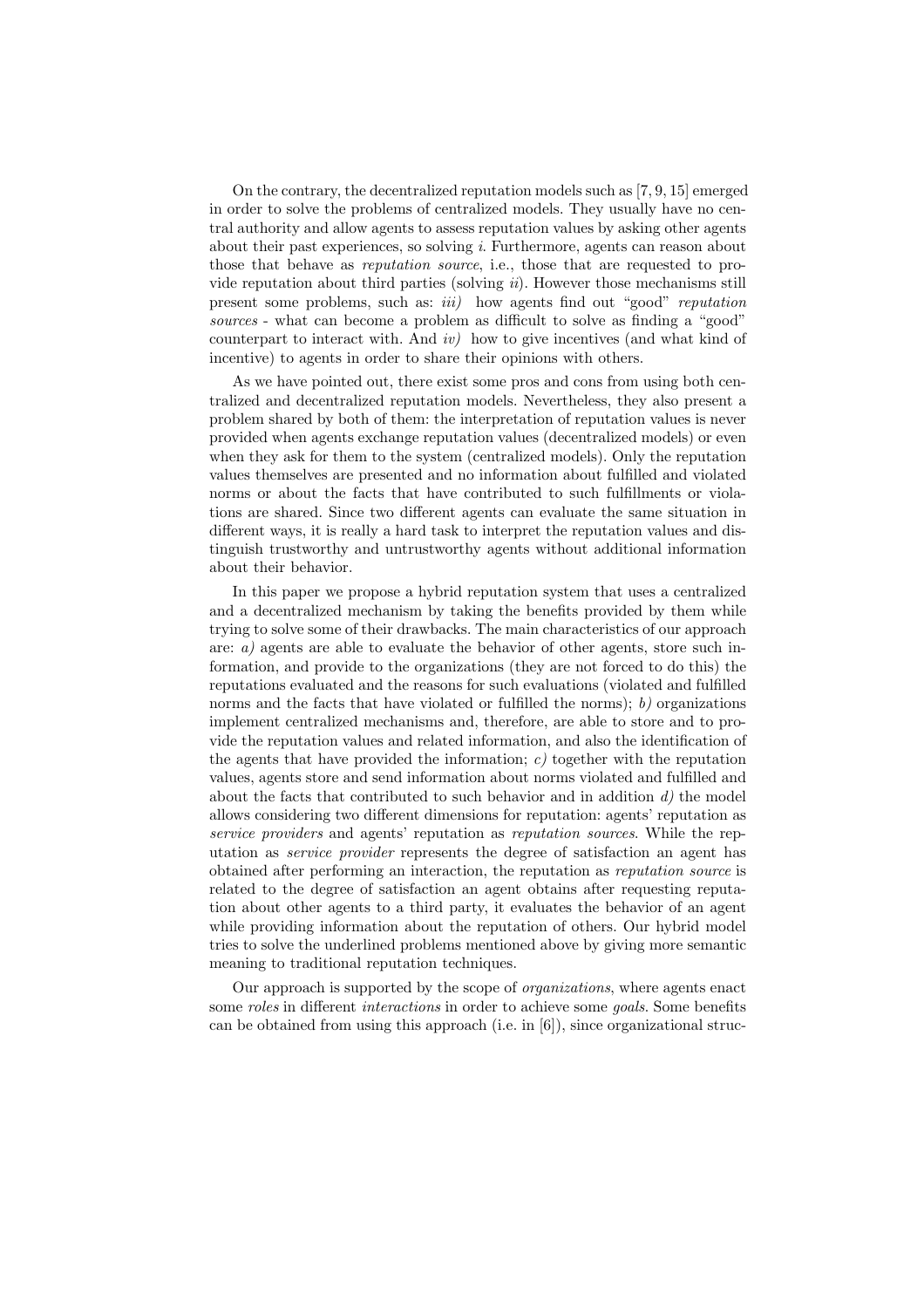tures provide a semantically richer information when dealing with reputation values and their reasons.

The paper is organized as follows. In Section 2 we present an overview of the proposed hybrid reputation model. Section 3 details the decentralized mechanism and Section 4 presents the centralized one. Section 5 presents some discussions about related work and Section 6 summarizes and points out some future work.

## 2 Hybrid Model Overview

Organizational approaches are more and more used in order to build Multi-Agent Systems (MAS) since they allow facing complex problems using simple abstractions [8]. Those abstractions can be concepts that structure relationships among organization members, such as roles that agents can play and interactions that agents can use to communicate to each other, and also constraints, such as norms that establish undesirable agents' behavior. In this paper an organization is specified by the following definition:

**Definition 1** Let  $\mathcal{O} \equiv (\mathcal{R}, \mathcal{I}, \mathcal{ON})$  be an organization formed by the following essential elements:

- 1. A set  $R$  of roles that are involved in these interactions and can be played by agents in O.
- 2. A set  $\mathcal I$  of interactions available for agents within  $\mathcal O$ .
- 3. A set  $ON$  of organizational norms that regulate the behavior of the agents playing roles in O.

A typical organization establishes a set  $\mathcal R$  of *roles* as positions that agents have to put themselves in order to achieve some specific goals while interacting with other agents. Therefore, organizations have to be capable of providing a set  $\mathcal I$  of *interactions* that can be used by agents to interact with each other. In addition, organizations can define a set  $ON$  of *organization norms* that regulate agents behavior by establishing how agents are expected to fulfill their roles in the organizations in terms of rights and duties.

Although our model assumes that norms can sometimes be violated. Those norms describe actions that agents are *prohibited*, *permitted* or *obligated* [13] to do and the sanctions to be applied in the case of violations and rewards to be provided in the case of fulfillment [14].

Reputation mechanisms are well-known techniques to fight against unexpected behavior (i.e. norm violations) since they provide agents with relevant information about the trustworthiness of others. The aim of this work is twofold:  $i)$  to present a hybrid reputation model that, based on the organizational structures (i.e. roles, norms, ...), tries to improve the performance of the organization; and  $ii)$  to improve the accuracy of reputation mechanisms by using these structures, taking into account the semantics they provide.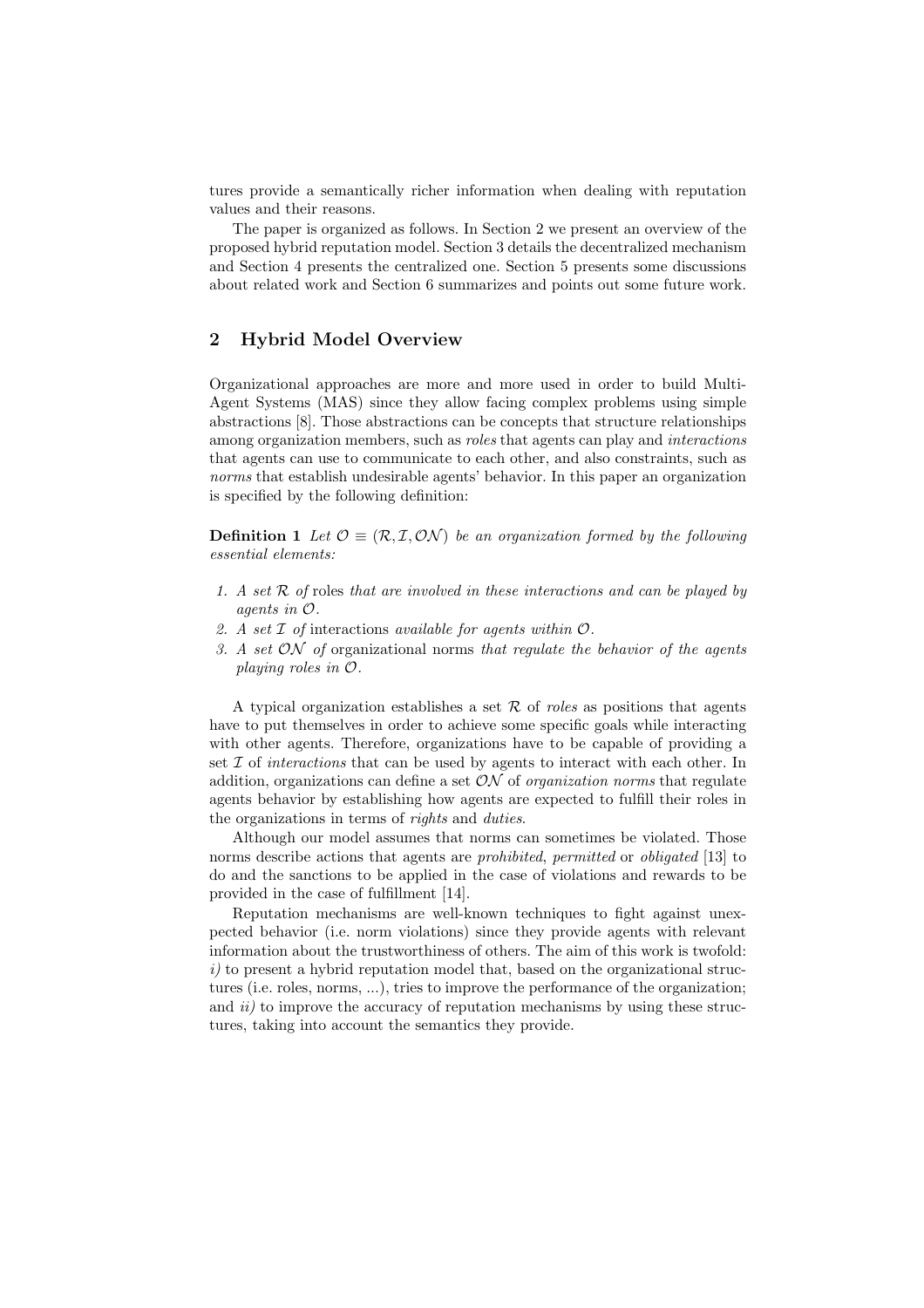#### 2.1 Model architecture

In order to endow agents with a hybrid behavior concerning reputation mechanisms within the organization, we propose the architecture described in Figure 1. There we can observe:



Fig. 1. Model architecture

- A Centralized Reputation Mechanism that contains the following entities:
	- 1. A service that allows agents to send information about others' reputation.
	- 2. A service that allows the organization to inform agents about others' behavior.
	- 3. A module that deals with the aggregation of information provided by agents.
	- 4. A central repository where the information is stored.
- A Decentralized Reputation Mechanism composed of the data agents gather by interacting with others.

#### 2.2 Definition of model elements

Previous paragraphs pointed out our intention to present a reputation model based on the advantages provided by organizational structures. In this section we stress the relationship between the essential model elements defined in organizations and the agents' reputations.

Reputation of agents is usually associated with the behavior of an agent while playing a role in a given interaction. Therefore, we have defined the concept of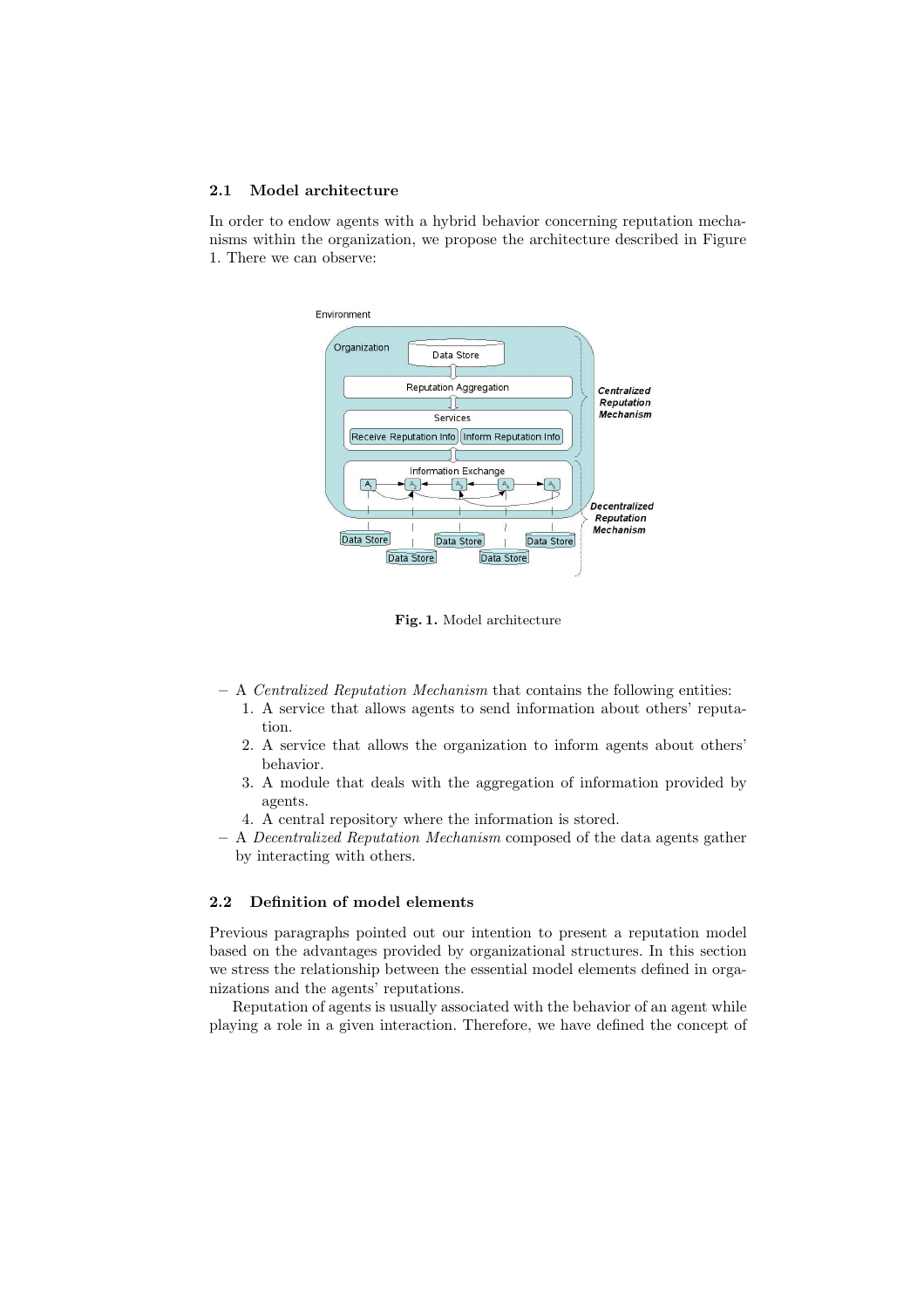situation in order to relate agents, interactions and roles, three essential elements of organizations. A similar approach is described in [6, 5].

**Definition 2** Let  $\mathcal{S} \equiv \langle \mathcal{A}_i, \mathcal{R}_j, \mathcal{I}_k, t \rangle$  be a situation where  $\mathcal{A}_i \in \mathcal{A}$  is an agent among organization members,  $\mathcal{R}_j \in \mathcal{R}$  represents a role enacted by  $\mathcal{A}_i$  and  $\mathcal{I}_k \in \mathcal{I}$ represents an interaction performed by  $A_i$  playing the role  $\mathcal{R}_i$ , at instant t.

A situation can be related to the violation or to the fulfillment of a norm. Both violations and fulfillments are associated with facts that were executed or with facts that should have been executed. In order to state such type of situations we have defined the concept of *(il)legal situation (I)LS*.

**Definition 3** Let  $(I)LS \equiv \langle \mathcal{S}_l, \mathcal{N}_m, \mathcal{F}_n \rangle$  be a illegal situation ILS if the situation  $S_l$  -  $\langle A_i, R_j, I_k \rangle$  - entails a violation of a norm  $\mathcal{N}_m$  broken by  $\mathcal{A}_i$  due to some facts represented by  $\mathcal{F}_n$  or a legal situation LS if the situation  $\mathcal{S}_l$  entails a fulfillment of a norm  $\mathcal{N}_m$  by  $\mathcal{A}_i$  due to the facts represented by  $\mathcal{F}_n$ .

Most of the reputation systems use quantitative values (opinions) to indicate the reputation of agents. However, such information is not sufficient to understand the behavior of the agents since such values are subjective, i.e. the same norm violation or fulfillment can be differently evaluated by two different agents. The subjective opinion of each agent about the same third party behavior could entail the problem of interpreting the meaning of the agent reputation. In order to tackle this, we propose a reputation model that not only takes into account a numerical value as the opinion an agent provides about a third party behavior, but also the set of norms that the latter has violated or fulfilled and the facts associated with them as a justification of the former's evaluation. This could be viewed as a single-step argumentation about how an agent evaluates the opinion about others.

**Definition 4** Let  $\mathcal{RI} \equiv \langle \mathcal{P}_q, (I)LS_r, Rep \rangle$  be a reputation information provided by the agent provider  $P_q \in \mathcal{A}$  about an (il)legal situation  $(I)LS_r \in (I)LS$  associated with the reputation value Rep.

The reputation Rep of an agent can vary from  $[-1, +1]$ . Norm violations are described by illegal situations and are represented by negative reputation values [−1, 0). Norm fulfillments are described by legal situations and are represented by positive reputation values  $[0, +1]$ .

In order to illustrate the need for stating the norm violated and the facts associated with such violation while informing the reputation of an agent, consider the following example. Alice is looking for a seller to purchase a new guitar. In order to choose the most trustworthy one, she decides to ask other agents for opinions about sellers that have sold guitars (or musical instruments) to them. Note that she is searching for opinions about similar situations such as  $S_i = \langle Bob, Seller, SellInstruments, \rangle$ , where Bob is one of the available sellers with whom *Alice* is interested to interact using a *SellInstruments* interaction. In the case of seller Bob three agents have sent the following reputation values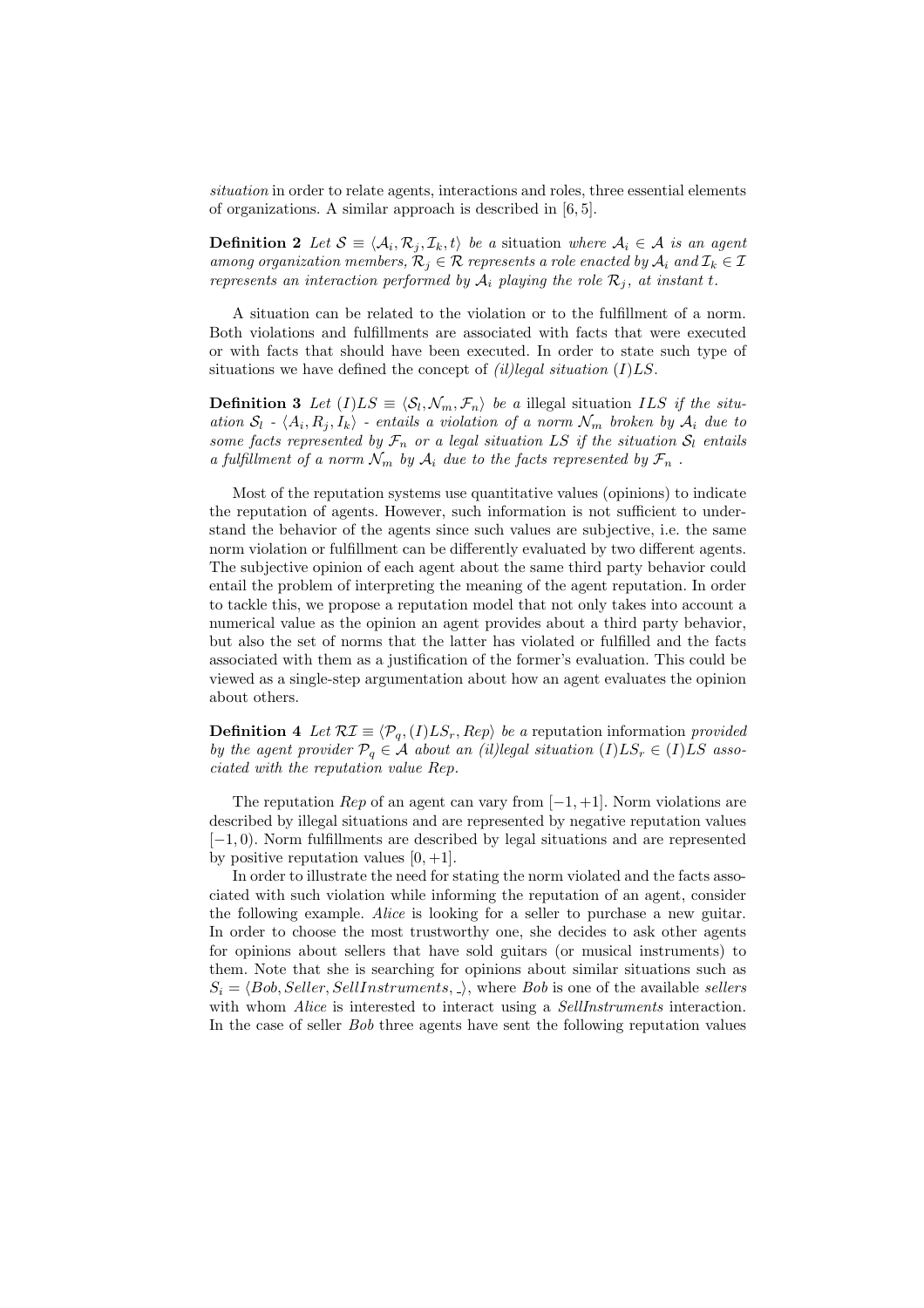$\langle -0.4, -0.1, -0.5 \rangle$ . By analyzing such reputations she can only conclude that Bob has violated norms while interacting with those agents but she cannot understand why there exist different reputation values. She has received three different reputation values about the same agent in similar situations and she does not know what has happened when those agents have interacted with Bob.

If Alice had received not only the reputation values but also the information about the norms violated and the facts that have violated the norms, Alice would be able to understand the different agents' opinions. She would be able to understand that similar violations can be evaluated in different ways and diverse punishments can, thus, be applied by different reputation sources.

## 2.3 Types of reputation

In the previous section we have only presented the definition of reputation but we have not stressed the different types of reputation we consider in our approach. We distinguish between two different dimensions of reputation:

- $-$  Reputation as a service provider. This value represents the degree of satisfaction an agent has obtained after performing an interaction. This reputation reflects the fulfillment and violations of organizational norms  $(\mathcal{ON})$  in an interaction playing a specific role.
- Reputation as a reputation source. This kind of reputation is related to the degree of satisfaction that an agent obtains after requesting opinions about others to a third party. The reputation of an agent as a reputation source evaluates the behavior of such agent while providing information about the reputation of others. If an agent has a bad reputation as reputation source, the opinions it has provided about other agents should not be trustworthy. The reputation of an agent as a reputation source is related to the role reputation provider and to a unique norm that prohibits the agent from lying when informing others about a counterpart's reputation.

It is fundamental to distinguish these two different dimensions of reputation since, on the one hand, the former deals with the quality, competence, availability, etc. of the agent which is requested for some kind of interaction to provide a service. On the other hand, the second reputation is calculated in order to measure how popular and accurate is another agent providing reputation information about third parties<sup>3</sup>. Both values are important depending on the information the agent needs in each moment.

#### 2.4 Organizational and Individual Norms

At the beginning of this section we have defined an organization as an entity which is formed, among others, by a set of organizational norms  $(ON)$  that regulate the behavior of agents in different situations.

<sup>3</sup> Reputation as a reputation source could be seen as a particular case of the first type of reputation. It is the agent's reputation when providing the service of informing others about reputation of another one. We distinguish both types in order to make clear the different natures they have and the different ways of assess them.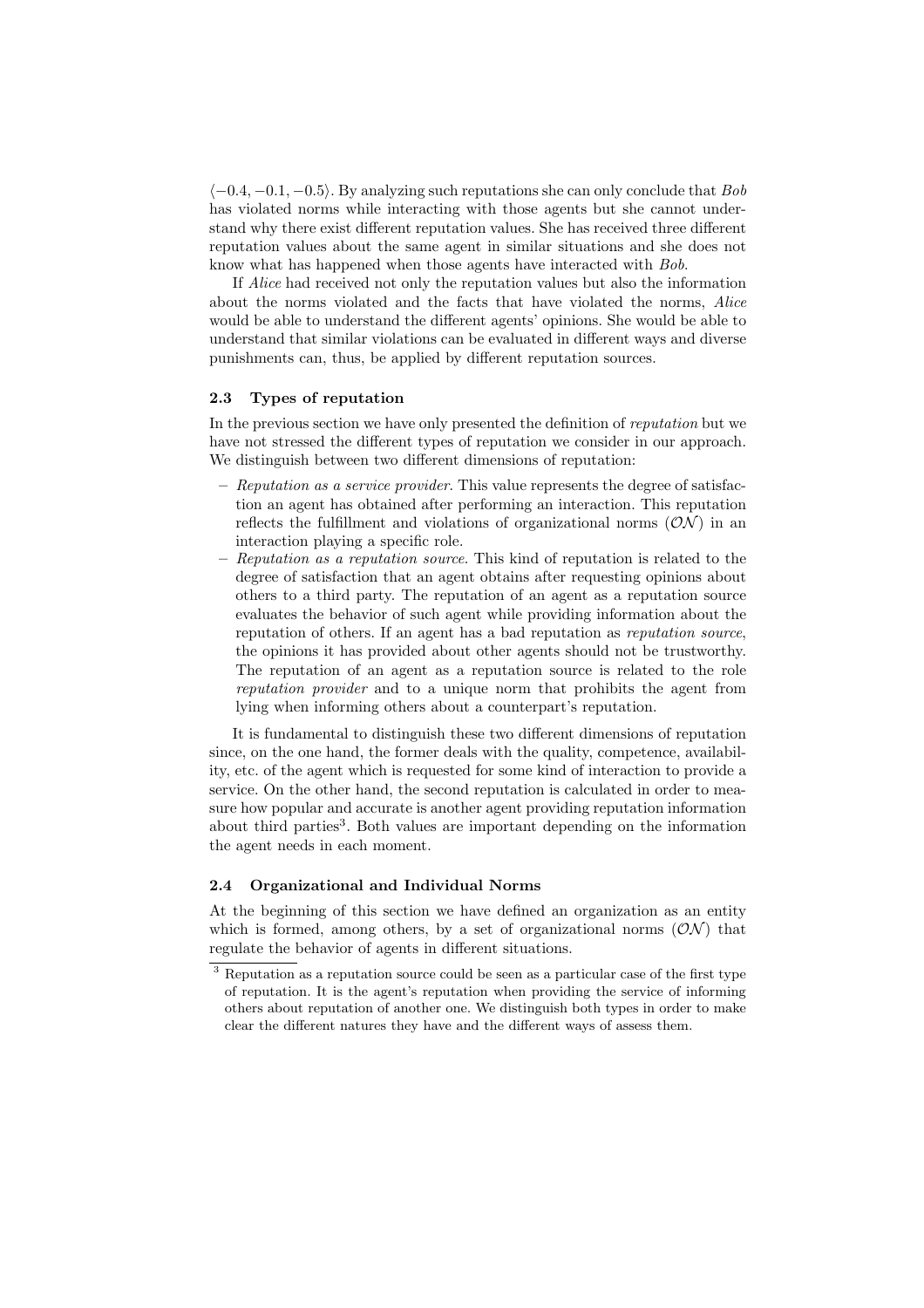**Definition 5** Let  $ON(\mathcal{R}_j, \mathcal{I}_k)$  be an organizational norm applied to the agents playing the role  $\mathcal{R}_j \in \mathcal{R}$  in the interaction  $\mathcal{I}_k \in \mathcal{I}$ . If  $\mathcal{R}_j$  is not specified, the norms are applied to all agents playing any role in the interaction  $\mathcal{I}_k$ . If  $\mathcal{I}_k$  is not defined, the norms are applied to all agents playing the role  $\mathcal{R}_i$  in any interaction. If neither  $\mathcal{R}_i$  nor  $\mathcal{I}_k$  are specified, the norms are applied to all members of the organization.

Note that when describing an (il)legal situation, the norm being mentioned in the situation must be a valid norm, i.e., must be a norm that is defined for the role being mentioned and for the interaction being described. From a social point of view - macro level -  $ON$  are global norms commonly accepted by all organization members. They are imposed by the organization and are publicly advertised. On the other hand, from an individual point of view - *micro level* - agents may define their own norms by specializing the organization norms and making them more restrict. Such norms, called *individual norms*, reflect the relevance the global norms represent to the agents and cannot be used as a mechanism to modify or delete organization norms. In contrast to organizational norms, individual norms are not public but can be shared with anyone according to the agent decision. While evaluating the behavior of agents, an agent may consider both the organizational and individual norms. An individual norm that specializes an organizational norm  $\mathcal{ON}_x$  is also related to the same  $(\mathcal{R}_j, \mathcal{I}_k)$  tuple defined by  $\mathcal{ON}_x$ , that is, the individual norm is applied to the same interaction and role as the organizational norm that it specializes.

**Definition 6** Let  $IN_{\mathcal{A}_i}(\mathcal{R}_j, \mathcal{I}_k)$  be an individual norm applied by agent  $\mathcal{A}_i$  to the agents playing the role  $\mathcal{R}_j \in \mathcal{R}$  in the interaction  $\mathcal{I}_k \in \mathcal{I}$ .

The reputation  $Rep_{\mathcal{A}_i \to \mathcal{A}_j}$  resulting from applying agent  $\mathcal{A}_i$ 's assessment about other agent  $A_i$  regarding to violations and fulfillment of norms is as follows:

- If  $\mathcal{A}_j$  has fulfilled the organizational norm<sup>4</sup>, then  $\mathbb{R}e_{\mathcal{P}\mathcal{A}_i\to\mathcal{A}_j} \in [0, +1]$ . The specific value will be generated by the agent according to the fulfillments of the individual norms. If no individual norm has been fulfilled then  $Rep_{\mathcal{A}_i \to \mathcal{A}_j}$ 0.
- If the organizational norm has been fulfilled and so have the individual ones, then  $Rep_{\mathcal{A}_i \to \mathcal{A}_j} = +1$ .
- On the other hand, the violation of the organizational norm entails that  $Rep_{\mathcal{A}_i \to \mathcal{A}_j} \in [-1, 0)$ . The adjustment of the specific value calculated in this range will result from checking individual norms.
- If the organizational norm and the individual norms have been violated, then  $\text{Rep}_{\mathcal{A}_i \to \mathcal{A}_j} = -1.$

By using this approach we allow agents, on the one hand, to specify at their will the reputation values to be associated with the agents behavior, and, on the

<sup>&</sup>lt;sup>4</sup> Here the organizational norm refers to that from which the individual norm is specialized.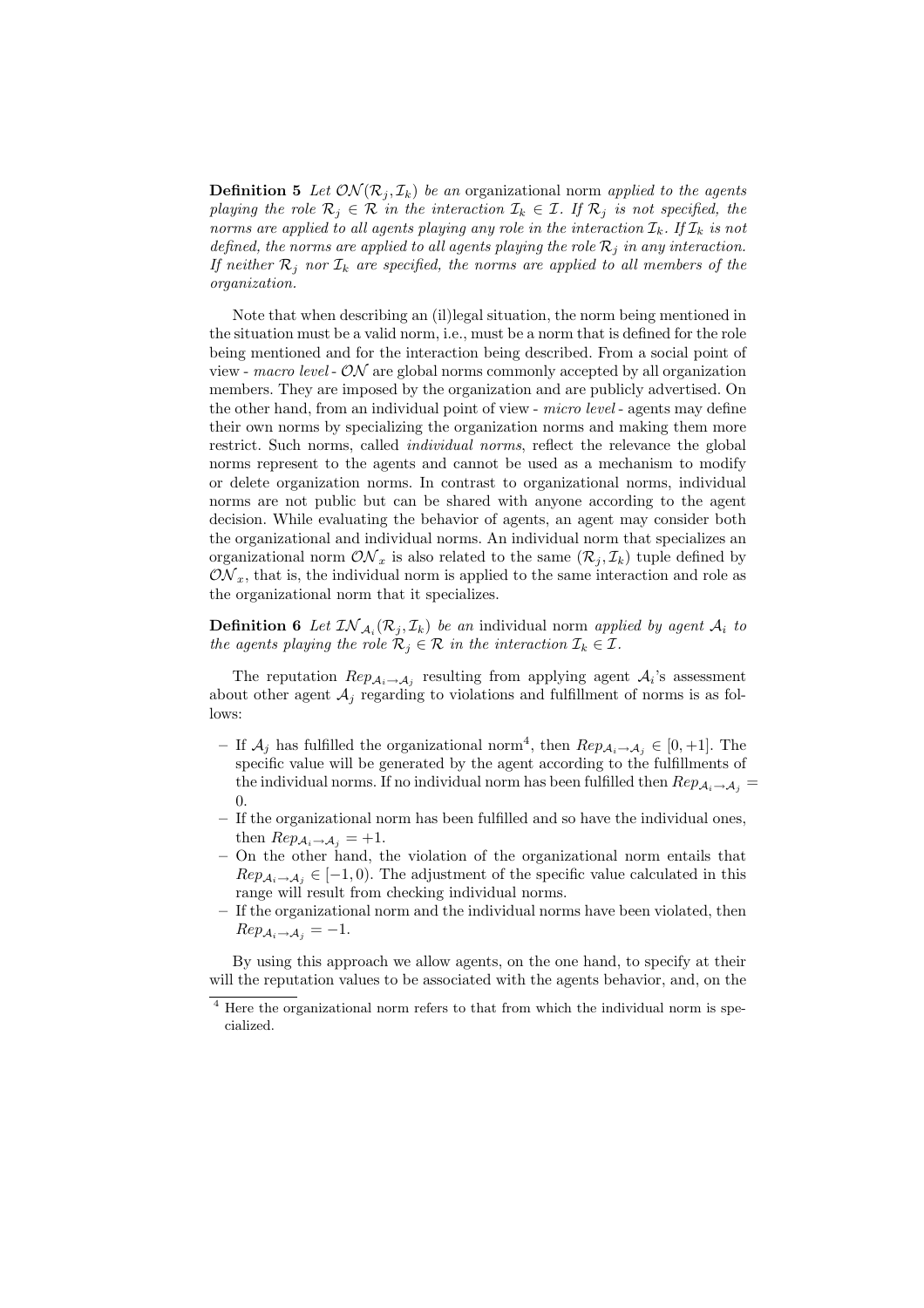other hand, to use a one-step argumentation when sending all the information related to a reputation value to others (included in the organization).

## 3 Decentralized Mechanism

In order to make use of our proposed reputation mechanism, the agents must be able to individually evaluate (as well as storing) the behavior of other agents with whom they have interacted and also of providing such information to the organization they belong to (centralized part) or to other agents if requested. Such evaluation must be made according to the set of organizational norms defined in the organization and also according to the set of individual norms defined by the agent itself.

#### 3.1 Evaluating agents' behavior when providing a service

We are assuming that agents are able to interpret norms and also to identify that an action is violating a norm. In order to help agents in doing such tasks, approaches such as [10], can be used.

While evaluating the behavior of other agents, an agent must focus on the service being provided, i.e., on the interaction being checked and on the role being played by the other agent. A reputation value should be generated for each  $\langle \mathcal{R}_i, \mathcal{I}_k \rangle$  tuple by separately considering each norm that regulates such interaction and/or role. Note that there may be norms applied to all agents regardless of the role being played and the interaction where the agent is participating. Those norms must also be considered.

An agent should start its evaluation by checking if the organizational norms have been fulfilled. The agent must check if the other agent has fulfilled the obligations and has not violated the prohibitions defined by the organization. The organizational norms are public to all agents executing in the organization. Every time an agent enters in the organization, it is informed about  $i$ ) the norms to be fulfilled related to the role to be played, and  $ii)$  other norms applied to all agents in the organization regardless of the role they play. Agents must request for both types of norms to the organization before starting any interaction.

After verifying if the organizational norms have been fulfilled or violated<sup>5</sup>, the agent may verify if its individual norms were fulfilled, in the case they have been defined. The individual norms to be analyzed are those applied to the same  $\langle \mathcal{R}_i, \mathcal{I}_k \rangle$  tuple and also those that do not dependent on the role or interaction being analyzed.

To illustrate such idea, consider the following example. Let's suppose that Alice playing role Flight Customer has made a reservation of a flight ticket and that Bob, playing the role Flight Provider, has cancelled such reservation since the deadline for paying it has expired. The organization *Travel Agency* where

<sup>5</sup> Note that verifying if a norm has been fulfilled is an objective action, while the interpretation of a violation of a norm - calculus of reputation - is clearly subjective.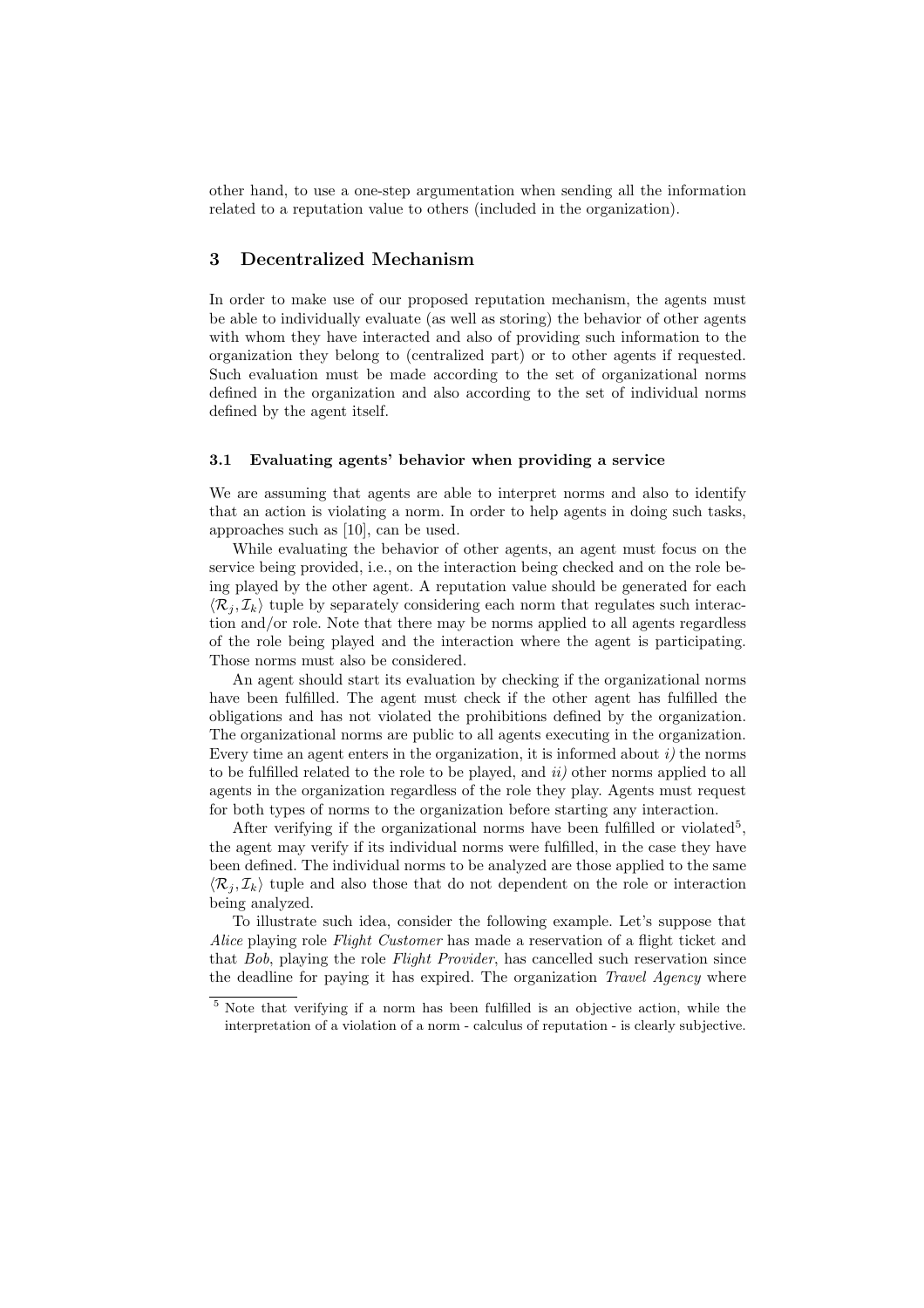both agents are involved has defined an organizational norm  $\mathcal{ON}_1$  stating that flight providers can only cancel a reservation after the deadline for paying it.

#### $ON_1$ : PROHIBITION FlightProvider EXECUTE ticket.cancelTicket IF ticket.deadlineForPaying ≤ TODAY

If Bob cancels the flight after the deadline for paying the reservation, he has not violated the organizational norm and its reputation will thus vary from  $[0, +1]$ . However, *Alice* can still be dissatisfied. *Alice* expects *Bob* to cancel the reservation only 5 days after the deadline, described by the individual norm  $\mathcal{IN}_{Alice_1}.$ 

## $IN_{Alice}$  PROHIBITION FlightProvider EXECUTE ticket.cancelTicket IF ticket.deadlineForPaying+5 ≤ TODAY

Such expectation characterizes an individual norm defined by Alice. If Bob cancels the reservation only 1 day after the deadline, he has violated such individual norm and, therefore, his reputation will be automatically lower than +1.

In order to be able to fulfil the individual norms defined by Alice, Bob can ask her about them. Note that we consider that all individual norms defined by Alice are specializations of organizational norms define by the Travel Agency organization, since they are more restricted.

#### 3.2 Evaluating agents' behavior as reputation sources

The behavior of agents while providing information about the reputation of other agents is regulated by only one organizational norm. Such norm states that the agent playing role ReputationSource in the interaction ReputationInformationExchange cannot lie while providing that information. The norm that regulates such behavior is described by  $\mathcal{ON}($ ReputationSource, ReputationIn $formationExchange)^6$ :

## $ON(ReputationSource, ReputationInformationExchange) : PROHIBITION$ ReputationSource EXECUTE sendingWrongInformation

In contrast with other organizational norms, this is the unique norm that is domain-independent since it neither depends on the roles nor interactions defined in the organization.

The reputation of the agent as a reputation source can only be evaluated after the agent that is receiving the information has interacted with the desired agent (the third party it requested for). After the interaction, the agent that has received the information is able to evaluate if the reputation value it has received is consistent with the counterpart's behavior (from agent's individual

 $6$  Although we are not describing sanctions to the norms used in this paper as examples, punishments and rewards can be specified.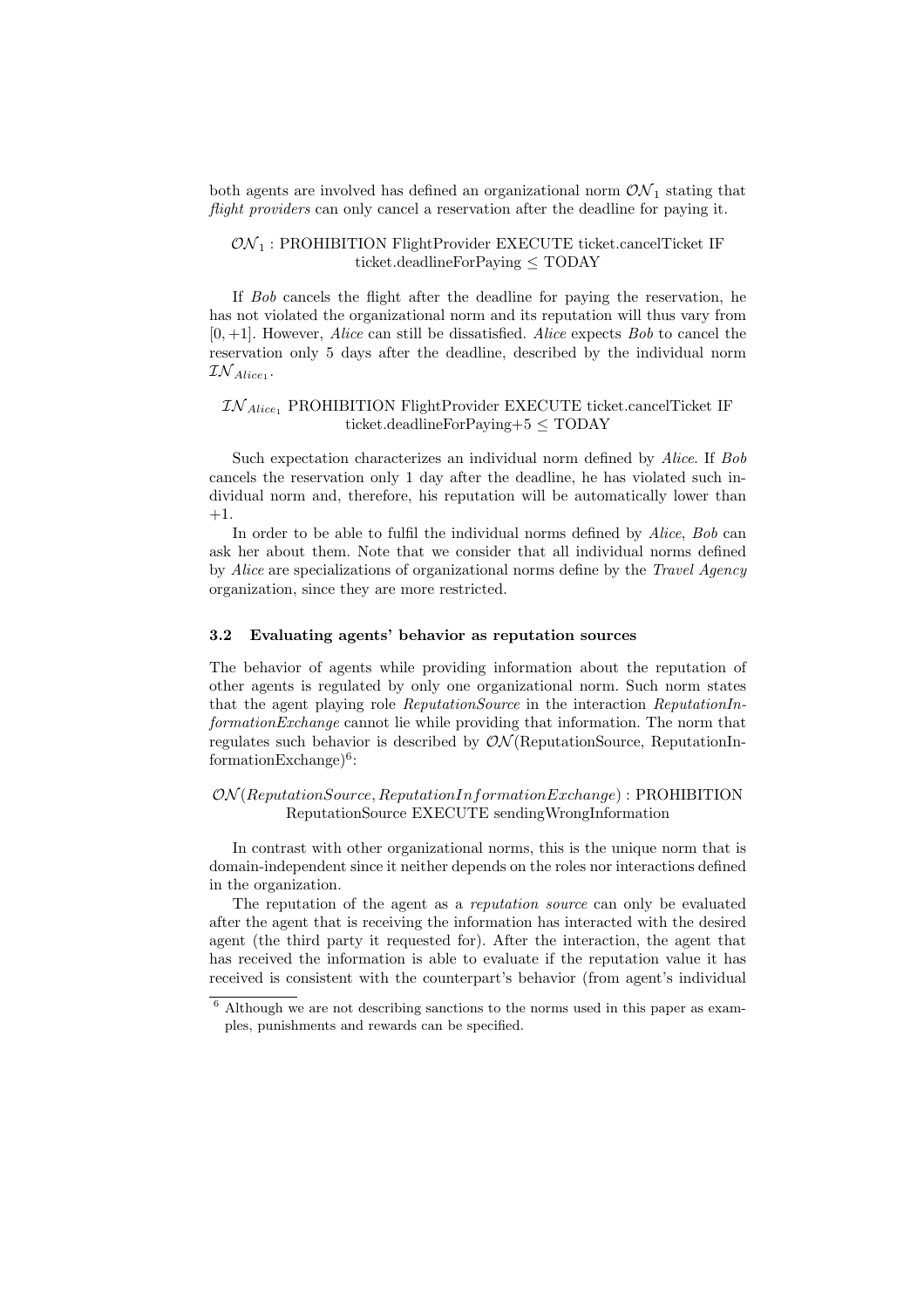view). This evaluation will form the reputation value for the agent that played the role ReputationSource.

Let's suppose *Alice* has never interacted with *Bob* before; then she asks *Carol* about how "good" is Bob playing role Flight Customer. After interacting with Bob, Alice evaluates his behavior and compares it with the information she has received from Carol. In the case the reputation values are similar, the reputation of *Carol* as a reputation source will be good, i.e., will be in the range  $[0, +1]$ . In the other case, *Carol's* reputation as reputation source will be bad from *Alice's* point of view, i.e., will be in the range  $[-1, 0)$ . The specific reputation value will depend on how different the reputation being informed is from the reputation being evaluated by the agent herself. To present the equation to be used by the agent is out of the scope of the paper, since we consider this is a function every agent should define by itself.

#### 3.3 Sending and Receiving Agents' Reputations

Our proposed decentralized mechanism makes possible the sharing of reputation values between the agents. Agents can send and receive reputation values by using the reputation information  $(RT)$  tuple defined in 2.2. Such information is composed by the following contents  $\langle \mathcal{P}_q, ((\mathcal{A}_i, \mathcal{R}_j, \mathcal{I}_k, t), \mathcal{N}_m, \mathcal{F}_n), Rep_{\mathcal{P}_q \to \mathcal{A}_i} \rangle$ :

- *Provider*  $(\mathcal{P}_q)$ : the agent providing the evaluation about another agent's behavior;
- $-$  (Il)legal Situation: a legal or illegal situation evaluated according to a norm:
	- *Situation*: the situation being evaluated;
		- $∗$  *Client* ( $A<sub>i</sub>$ ): the agent whose behavior is being evaluated;
		- ∗ Client role  $(\mathcal{R}_i)$ : the role that the client was playing and that is related to the behavior being evaluated;
		- $∗$  *Interaction* ( $\mathcal{I}_k$ ): the relation between the provider and the client associated with the evaluation;
		- ∗ Time (t): the time where the situation has occurred;
	- Norm  $(\mathcal{N}_m)$ : the organizational or individual norm that is being considered. It can be a violated or fulfilled norm;
	- Fact  $(\mathcal{F}_n)$ : the action(s) that was(were) executed (that is fulfilling the norm, in the case of an obligation, or violating the norm, in the case of a prohibition) or the action(s) that was(were) not executed (that is fulfilling the norm, in the case of an prohibition, or violating the norm, in the case of an obligation) during the interaction.
- Reputation (Rep $p_{q \to A_i}$ ): a value that represents the evaluation about the agent's behavior;

In the case of reputations related to reputation sources, it is not necessary to state the norm since there is only one norm associated with such value, as stated in section 3.2. It is also not necessary to state the client role and interaction since it is always the same interaction type.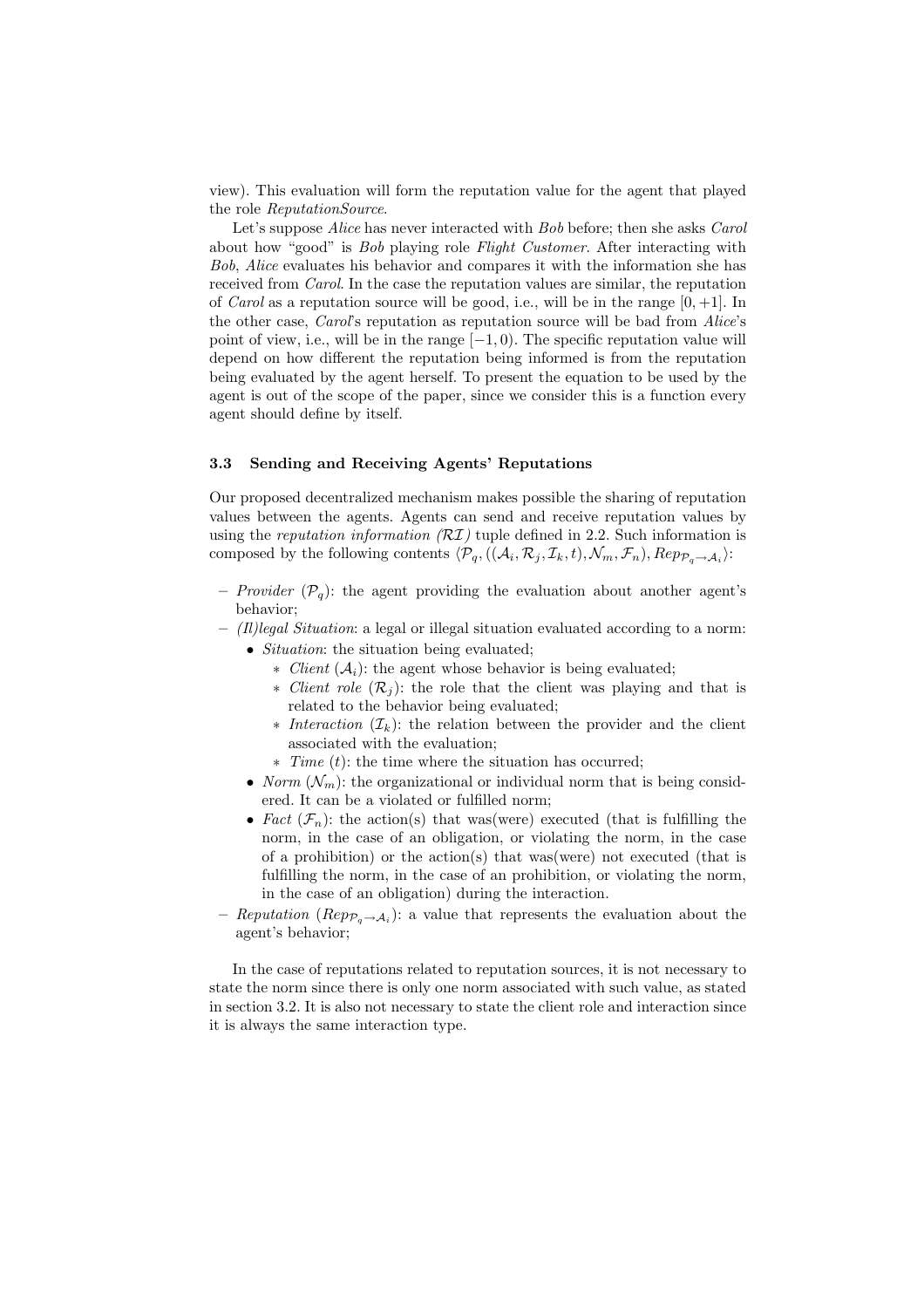## 4 Centralized Mechanism

As we have introduced in section 2, our centralized mechanism should be implemented in organizations and, thus, be common to all participants in such organizations. The main objective of the mechanism is to receive the agents' past experiences as reputation values together with the information used to justify such value. The mechanism puts together such information and can provide it to any agent, including to new ones. The main advantage of our proposed centralized mechanism is its ability of pointing out the violated and fulfilled norms and the facts related to such violations and fulfillments while informing the agents' reputations. In addition, the mechanism is also able to inform who are the agents that have provided the information and also to inform about their reputations as reputation sources.

#### 4.1 Sending and Receiving Agents' Reputations

Every time an agent evaluates the behavior of another one, it may send such evaluation as reputation information  $(RT)$  to the organization. The organization is able to put together all reputations and provide them to any other agent.<sup>7</sup> As a passive entity, the organization aggregates  $\mathcal{R}I$  tuples and makes rankings using such information. Therefore, agents cannot call the organization as an entity capable of lying, since it only acts as a means for publicizing information.

In order to illustrate that idea we show some examples of reputation information provided by the organization using the format of the tuple  $\mathcal{R}I$ :  $\langle \mathcal{P}_q, ((\mathcal{A}_i, \mathcal{R}_j, \mathcal{I}_k, t), \mathcal{N}_m, \mathcal{F}_n), Rep_{\mathcal{P}_q \to \mathcal{A}_i} \rangle$ 

– Overall reputation of an agent  $A_i$  as a service provider from the agent  $\mathcal{P}_q$ point of view. It gives a value representing aggregated opinions provided by  $\mathcal{P}_q$  about the agent  $\mathcal{A}_i$  in all situations in which it has participated regardless of the norms it has violated or fulfilled.

$$
\langle \mathcal{P}_q, ((\mathcal{A}_i, \ldots, \ldots), \ldots, \mathcal{F}_n), Rep_{\mathcal{P}_q \to \mathcal{A}_i} \rangle
$$

– Reputation of an agent  $A_i$  playing the role  $\mathcal{R}_j$  from the point of view of the agent provider  $\mathcal{P}_q$ . All reputation values provided by  $\mathcal{P}_q$  related to all situations where the agent  $A_i$  is playing the role  $\mathcal{R}_j$  are grouped.

$$
\langle \mathcal{P}_q, ((\mathcal{A}_i, \mathcal{R}_j, \ldots), \ldots, \mathcal{F}_n), Rep_{\mathcal{P}_q \to \mathcal{A}_i} \rangle
$$

Reputation of an agent  $\mathcal{A}_i$  while providing a specific service from the point of view of the agent provider  $P_q$ . It gives the reputation of the agent in a given situation, i.e., while playing a role  $\mathcal{R}_i$  in an interaction  $\mathcal{I}_k$ . Such reputation value represents how trustworthy an agent is while providing a service from the point of view of the agent  $\mathcal{P}_q$ .

$$
\langle \mathcal{P}_q, ((\mathcal{A}_i, \mathcal{R}_j, \mathcal{I}_k, \_), \_, \mathcal{F}_n), \mathbb{R}ep_{\mathcal{P}_q \to \mathcal{A}_i} \rangle
$$

<sup>7</sup> Note that organizations must not modify the information that they receive.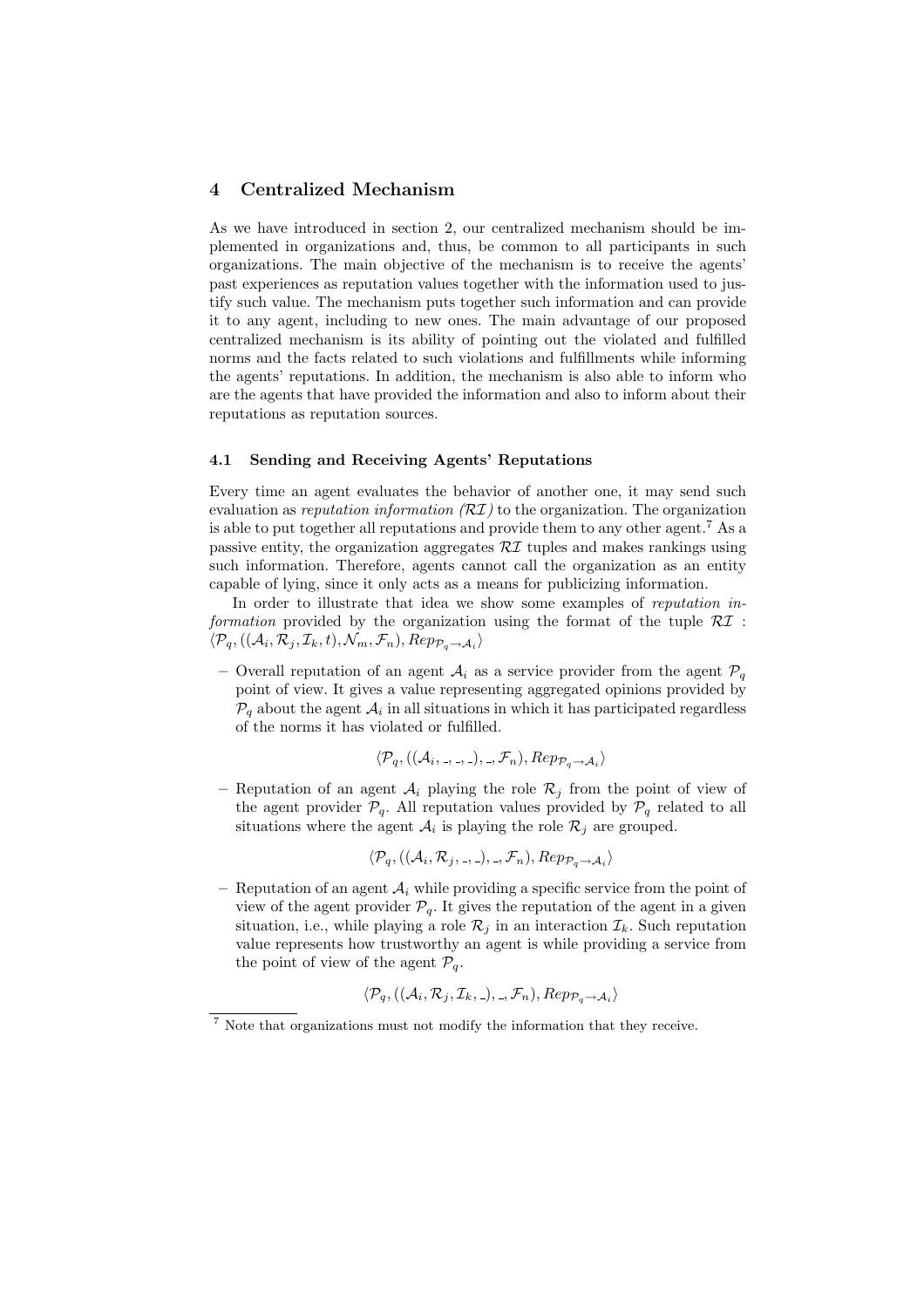– Overall reputation of an agent  $A_i$  as reputation source from the point of view of the agent provider  $P_q$ . It gives a value representing all opinions provided by  $\mathcal{P}_q$  about the agent  $\mathcal{A}_i$  while providing reputation values about other agents behavior, i. e. how the agent  $A_i$  is regarding to the organizational norm  $\mathcal{ON}_l$  which describes that an agent cannot lie when providing reputation information.

$$
\langle \mathcal{P}_q, ((\mathcal{A}_i, \ldots, \ldots), \mathcal{ON}_l, \mathcal{F}_n), Rep_{\mathcal{P}_q \to \mathcal{A}_i} \rangle
$$

 $-$  Also, the organization could provide rankings<sup>8</sup> such as the best agents providing any kind of service, the best agents being reputation sources, the agents with the highest social prestige (see section 4.2), the most collaborative agents based on the agents which send more opinions to the organization, etc.

Note that organizations are not limited to provide only the above mentioned services, other services can also be included. In addition, organizations can implement different algorithms to provide this information. For example, some can only consider the most recent reputations while others can consider all reputations they have received over time.

#### 4.2 Agents Motivations

An agent can contribute to the organization by providing information about other agents as services providers and by providing information about other agents as reputation sources. The main goal of an agent on sending such information is to increase its *social prestige*, i.e., the image that the agent can offer about itself. The social prestige of an agent is increased when it advertises other agents about the ones they can trust as services providers. Such information helps then on distinguishing trustworthy agents from others. Its social prestige also increases when the agent provides information about the others that can be trusted as reputation sources. Such information helps the agents on distinguishing the ones that are sending trustful information about the services provided by other agents<sup>9</sup>.

In order to make public the *social prestige* of the agents, the organization provides a ranking of the best agents on sending trustful informations to the organizations (section 4.1). Since such ranking can be used by agents while selecting the ones to interact with, the definition of the concept of social prestige in our model motivates the agents to provide information to the organization.

## 5 Discussion

Our proposed approach is based on the benefits provided by the two most common mechanisms used for implementing reputation systems while trying to solve

<sup>8</sup> All rankings are built based on the opinions received by the agents.

<sup>&</sup>lt;sup>9</sup> In order to avoid cheating agents increase their social prestige at the expense of others, agents should implement their aggregation functions - for received values as an average value weighted by the reputation of the reputation source.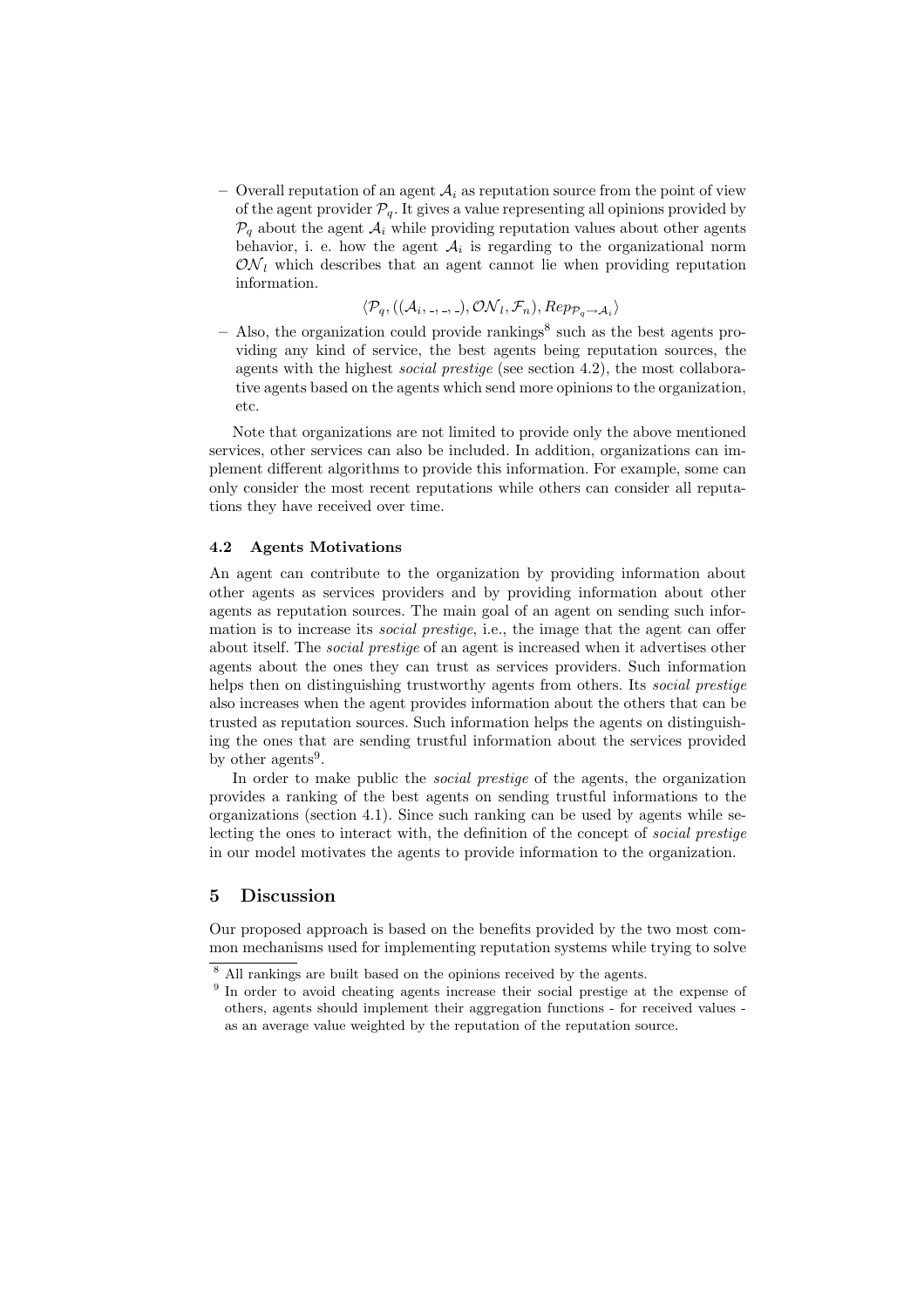some of their drawbacks. The advantages of centralized mechanisms such as [3, 2 are i) the availability of the reputations to any agent in the system and ii) the use of global reputation values. Agents that have recently joined the organization or agents that have been playing roles can ask the centralized mechanism for reputations of other agents. It is not necessary to search for agents that could provide such information - since it is available in the organization -, or to ask for different testimonies in order to decrease the risk of misunderstanding - since the organization aggregates all provided reputation information about every agent. Some drawbacks of centralized mechanisms are (C1) they simply put the reputation values together - there is no reasoning about them,  $(C2)$  they may not be scalable,  $(C3)$  the agents that has provided the information might be unknown and  $(C4)$  there is not any information about what has influenced the agent reputation value.

Trying to solve the problems pointed out in C2 and C3, some authors have proposed the use of decentralized mechanisms [1, 9, 15, 16]. However, those mechanisms had a serious problem:  $(D0)$  in order to know the reputation of a possible future partner, the agent should search for other agents that had previously interacted with the former, so providing their testimonies about such interactions. In large-scale MAS we can consider that the process of searching for those agents may be difficult and take a lot of time.

This problem was solved in decentralized mechanism that have adopted certified reputations [7, 4, 12]. Each agent has numeral certified reputations (or references) provided by the agents they have interacted with and, thus, can offer those references to the agents that intend to interact with it. The main advantages of those decentralized mechanism are  $i$ ) the high availability of the reputations since any agent can easily learn the reputation of any other,  $ii)$  the fact that reputations are individually stored making the solution scalable and iii) the knowledge about the source agents that are providing the reputation values. The main disadvantages of such approaches are  $(D1)$  it may be difficult to find the agents that are trustworthy as reputation sources,  $(D2)$  agents must meet frequently in order to establish strong links among them and to pass on consistent reputations and  $(D3)$  there is not any information about what has influenced the agent reputation value.

In order to overcome some of those problems, the hybrid reputation system presented in [11] provides a centralized mechanism that may store the recently reputation values (solving problem  $C_2$ ) where agents can ask for reputations of other agents provided by several agents in different experiences (solving problem D2 since one single agent does not need to meet frequently with other agents to be able to have a consistence evaluation of their behavior). In addition, the agents executing in this system are also able to evaluate the past behavior of other agents and store the reputation values. Different from the centralized approaches, the proposed centralized mechanism groups the reputations according to the violated norms and the roles being played (solving problem  $C1$ ). The mechanism is able to provide the reputation of an agent considering a specific norm or one of the roles of the agent. But it is not able to provide information about the facts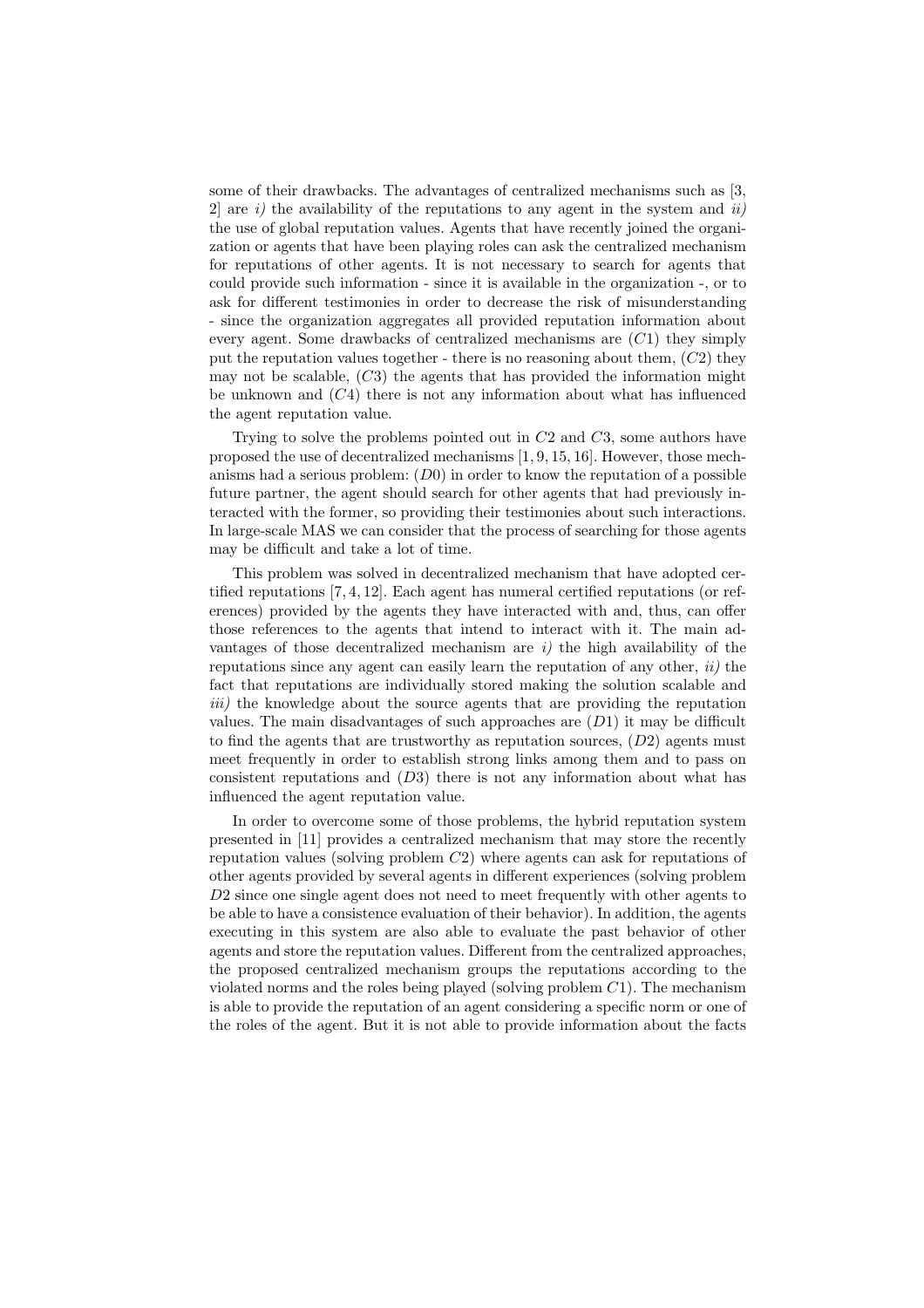that characterize the violations and about the agents that have provided the reputation values (it cannot solve problems  $C_3$ ,  $C_4$ ,  $D_1$  and  $D_3$ ). Since agents make a personal evaluation about the behavior of other agents, it is fundamental to know the facts that violated the norms in order to interpret the reputation values.

The hybrid reputation model proposed in this paper solves the problems pointed out in this section. The agents using the decentralized mechanism are able to evaluate the behavior of other agents, to store such evaluation (contributing to solve problem C2 since the centralized mechanism will probably store only the recent reputation information) and to provide to the organizations where they are involved information about their reputations, norms violated and fulfilled and facts violating and fulfilling the norms (solving problem D3). The organizations implement the centralized mechanisms that are able to store the (recent) reputation values (solving problem  $C_2$ ), the information related to such values (solving problem  $C_4$ ) and the identification of the agents that have provided them (solving problem  $C3$ ). The centralized mechanism is able to provide such information (grouped in many different ways) to any agent in the system (solving problems  $C1$  and  $D2$ ). The reputations are evaluated according to the norms that regulate a situation (role  $+$  interaction) where the agent being evaluated is involved. The model distinguishes between two different types of reputation: reputation as service providers and reputation as reputation sources. Therefore, it is easy to know the agents that are trustworthy as reputation sources (solving problem D1).

### 6 Conclusions

In this paper we have presented a hybrid reputation model for organizations which try to solve problems usually associated with centralized and decentralized reputation mechanisms.

The main advantages of our proposed model are:  $i$ ) the reputation values are exchanged together with the violations and fulfillments of norms and the facts related which those violations or fulfillments (as a single-step argumentation process);  $ii)$  the organizations are able to provide non-manipulated information about the reputations of agents;  $iii)$  our proposed model distinguishes between two types of reputation: reputation as a service provider and reputation as a reputation source; and iv) the model motivates agents on sending information to the organization by making available a ranking stating the agents with highest social prestige.

As future work we plan to test our reputation model in some organizational domain such as travel agencies. We also intend to compare our model with other centralized or decentralized reputation models to observe the advantages of the hybrid proposals, as well as with other hybrid models to observe the benefits of our model opposite to others. Finally, we want to integrate our proposal in some proposed trust model in order to observe how it behaves working together with a confidence model.